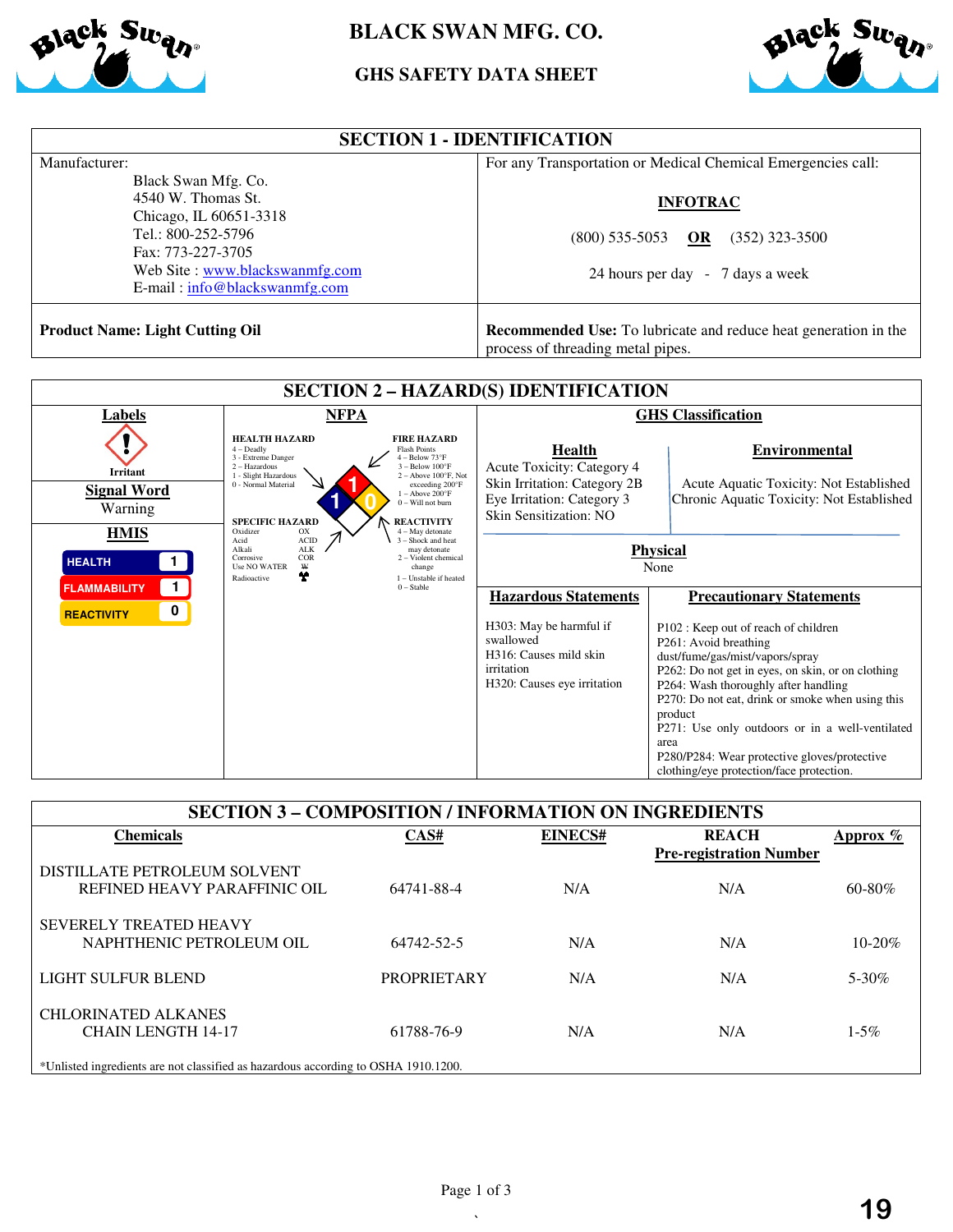### **SECTION 4 – FIRST-AID MEASURES**

**Inhalation**: Fresh air should alleviate any respiratory discomfort. If breathing difficulties develop or persist, get medical attention. **Skin**: Wash exposed area with mild soap and water. Get medical attention if irritation develops or persists. **Eyes**: Flush eyes with plenty of water for at least 15 to 20 minutes. Get medical attention if irritation persists. **Ingestion**: DO NOT INDUCE VOMITING. Get immediate medical help.

### **SECTION 5 – FIRE-FIGHTING MEASURES**

**Fire Hazard**: Directly spraying extinguishing media onto hot burning products may cause frothing and spreading of fire. **Combustion Products**: None.

**Extinguishing Media**: Foam, Carbon Dioxide, Sand or Sodium Bicarbonate.

**Unsuitable Extinguishing Media**: None known.

**Protective Equipment**: Wear a self-contained breathing apparatus & protective clothing.

**Special Fire Fighting Procedures:** If near fire, use cold water to cool container and prevent rupture. Water in a straight hose stream may cause fire to spread and should be used as a cooling medium only.

# **SECTION 6 – ACCIDENTAL RELEASE MEASURES**

**Personal Precautions:** Minimize skin contact.

**Protective Equipment**: None.

**Emergency Procedures**: None.

use.

**Environmental Precautions**: Keep product away from sewers, watercourse or extensive land areas.

**Methods for Cleaning Up**: Contain spill and transfer to suitable containers or soak up in absorbent medium. Finally, flush areas with cold water. If spill enters sewer, notify authorities.

# **SECTION 7 – HANDLING AND STORAGE**

**Handling** Keep out of reach of children. Keep container closed when not in

#### **Storage**

Protect from freezing temperatures. Avoid heating above 120°F for prolonged periods of time. **Incompatible Materials:** Strong oxidizing agents.

| <b>SECTION 8 - EXPOSURE CONTROLS / PERSONAL PROTECTION</b>   |                                            |                   |                    |  |
|--------------------------------------------------------------|--------------------------------------------|-------------------|--------------------|--|
| <b>Hazardous Chemicals</b>                                   | <b>Exposure Limits</b><br><b>ACGIH-TLV</b> | <b>ACGIH-STEL</b> | <b>OSHA-PEL</b>    |  |
| <b>SEVERELY TREATED HEAVY</b><br>NAPHTHENIC PETROLEUM OIL    | 5mg/m <sup>3</sup>                         | N/A               | $5 \text{ mg/m}^3$ |  |
| DISTILLATE PETROLEUM SOLVENT<br>REFINED HEAVY PARAFFINIC OIL | 5mg/m <sup>3</sup>                         | N/A               | $5 \text{ mg/m}^3$ |  |

**Engineering Controls:** A source of running water to flush or wash the eyes and skin in case of contact. Use local exhaust as needed. Workers should wash exposed skin several times daily with soap and water. Soiled work clothing should be laundered or dry cleaned. **Ventilation**: Local exhaust adequate.

**Personal Protective Equipment – Respiratory:** None. **Skin:** Chemical resistant gloves. Impervious apron. **Eyes:** Splash goggles/Face shield.

#### **SECTION 9 – PHYSICAL & CHEMICAL PROPERTIES**

| Appearance:            | Yellow           | <b>Flash Point:</b>      | $350^{\circ}$ F | <b>Vapor Pressure:</b>      | Not Established       |
|------------------------|------------------|--------------------------|-----------------|-----------------------------|-----------------------|
| Odor:                  | Bland            | <b>Specific Gravity:</b> |                 | <b>Flammability:</b>        | Not Established       |
| $pH$ :                 | Not Established  | Solubility (H2O):        | Insoluble       | <b>Flammability Limits:</b> | LEL – Not Established |
| <b>Melting Point:</b>  | Not Established  | <b>Evaporation Rate:</b> | Not Established |                             | UEL – Not Established |
| <b>Freezing Point:</b> | Not Established  | <b>Vapor Density:</b>    |                 |                             |                       |
| <b>Boiling Point:</b>  | $>500^{\circ}$ F | VOC:                     | $0 \text{ g/l}$ |                             |                       |